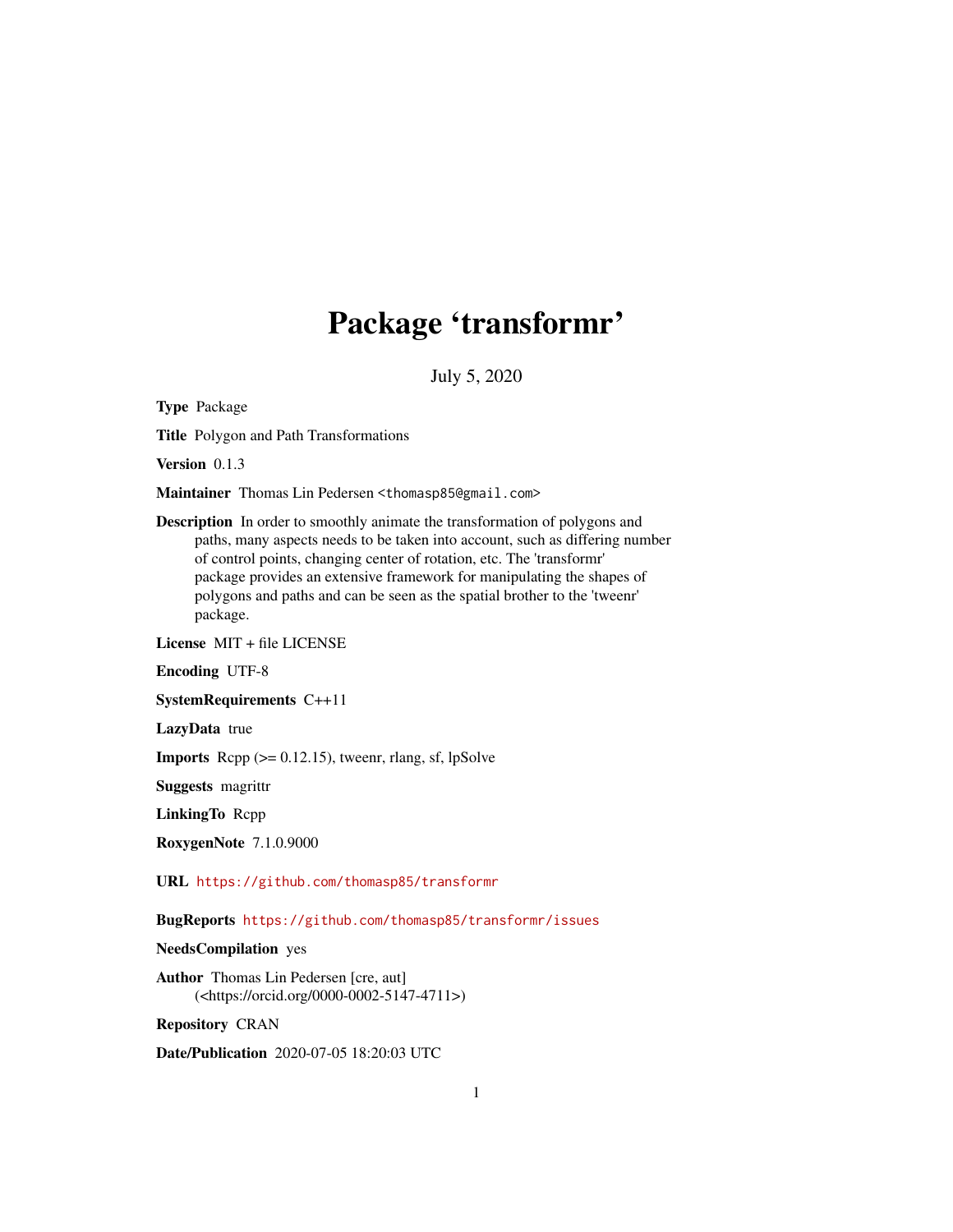# <span id="page-1-0"></span>R topics documented:

| Index |                                                                                                                    |  |
|-------|--------------------------------------------------------------------------------------------------------------------|--|
|       |                                                                                                                    |  |
|       |                                                                                                                    |  |
|       |                                                                                                                    |  |
|       |                                                                                                                    |  |
|       |                                                                                                                    |  |
|       | transform - package $\ldots \ldots \ldots \ldots \ldots \ldots \ldots \ldots \ldots \ldots \ldots \ldots \ldots 2$ |  |

transformr-package *transformr: Polygon and Path Transformations*

#### Description

In order to smoothly animate the transformation of polygons and paths, many aspects needs to be taken into account, such as differing number of control points, changing center of rotation, etc. The 'transformr' package provides an extensive framework for manipulating the shapes of polygons and paths and can be seen as the spatial brother to the 'tweenr' package.

#### Author(s)

Maintainer: Thomas Lin Pedersen <thomasp85@gmail.com>

#### See Also

Useful links:

- <https://github.com/thomasp85/transformr>
- Report bugs at <https://github.com/thomasp85/transformr/issues>

simple\_shapes *Some different geometries to play with*

#### Description

These functions are provided to allow you to play with somee simple shapes as you explore transformr and are also used in the examples for the different tween functions. All geometries can be returned as either a standard data.frame with x, y, and id column, or as an sf geometry of the appropriate type.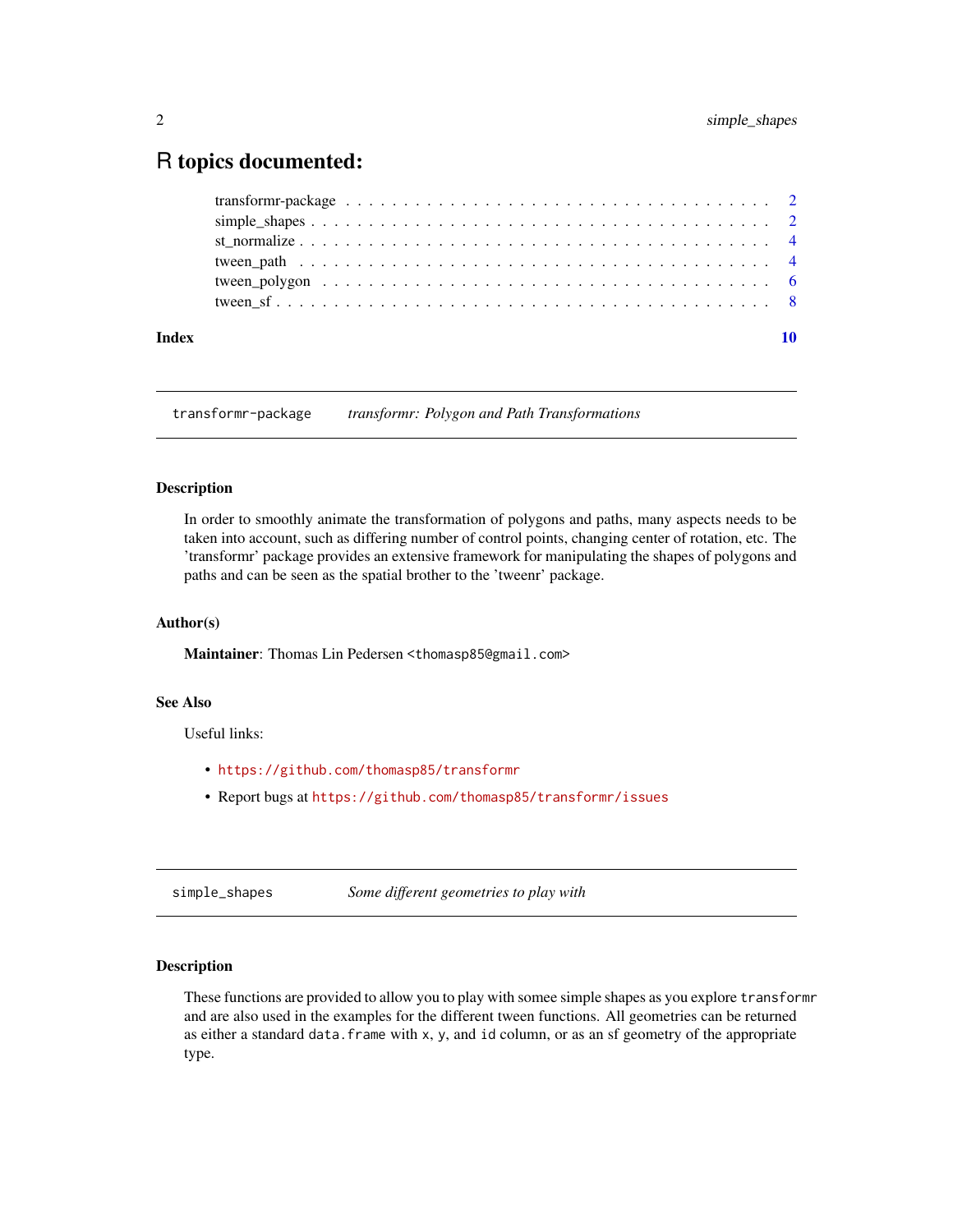simple\_shapes 3

# Usage

```
poly_circle(st = FALSE, detail = 360)
poly\_circles(st = FALSE, n = 3, r = 0.25, detail = 360)poly_star(st = FALSE, n = 5, r1 = 0.5)
poly\_star\_hole(st = FALSE, n = 5, r1 = 0.5)path_spiral(st = FALSE, windings = 5)
path_waves(st = FALSE, w1 = 7, w2 = 11)
point_random(st = FALSE, n = 10)
point_grid(st = FALSE, dim = 5)
```
# Arguments

| st       | Logical. Should the geometry be returned as an sf feature?                                                                                                                        |
|----------|-----------------------------------------------------------------------------------------------------------------------------------------------------------------------------------|
| detail   | The number of points defining the shape                                                                                                                                           |
| n        | For poly_circles the number of circles, for poly_star and poly_star_hole<br>the number of 'arms', and for point_random the number of points                                       |
| r, r1    | The radius of the geometry. r gives the radius of the circles in poly_circles<br>and r1 gives the inner radius for poly_star/poly_star_hole, thus determining<br>how pointy it is |
| windings | The number of revolutions in the spiral                                                                                                                                           |
| w1, w2   | The frequency for the two sine waves                                                                                                                                              |
| dim      | the number of rows and columns in the grid                                                                                                                                        |

# Value

Either a data.frame or an sf feature depending on the value of st

# Examples

# Create a 7-pointed star  $poly\_star(n = 7)$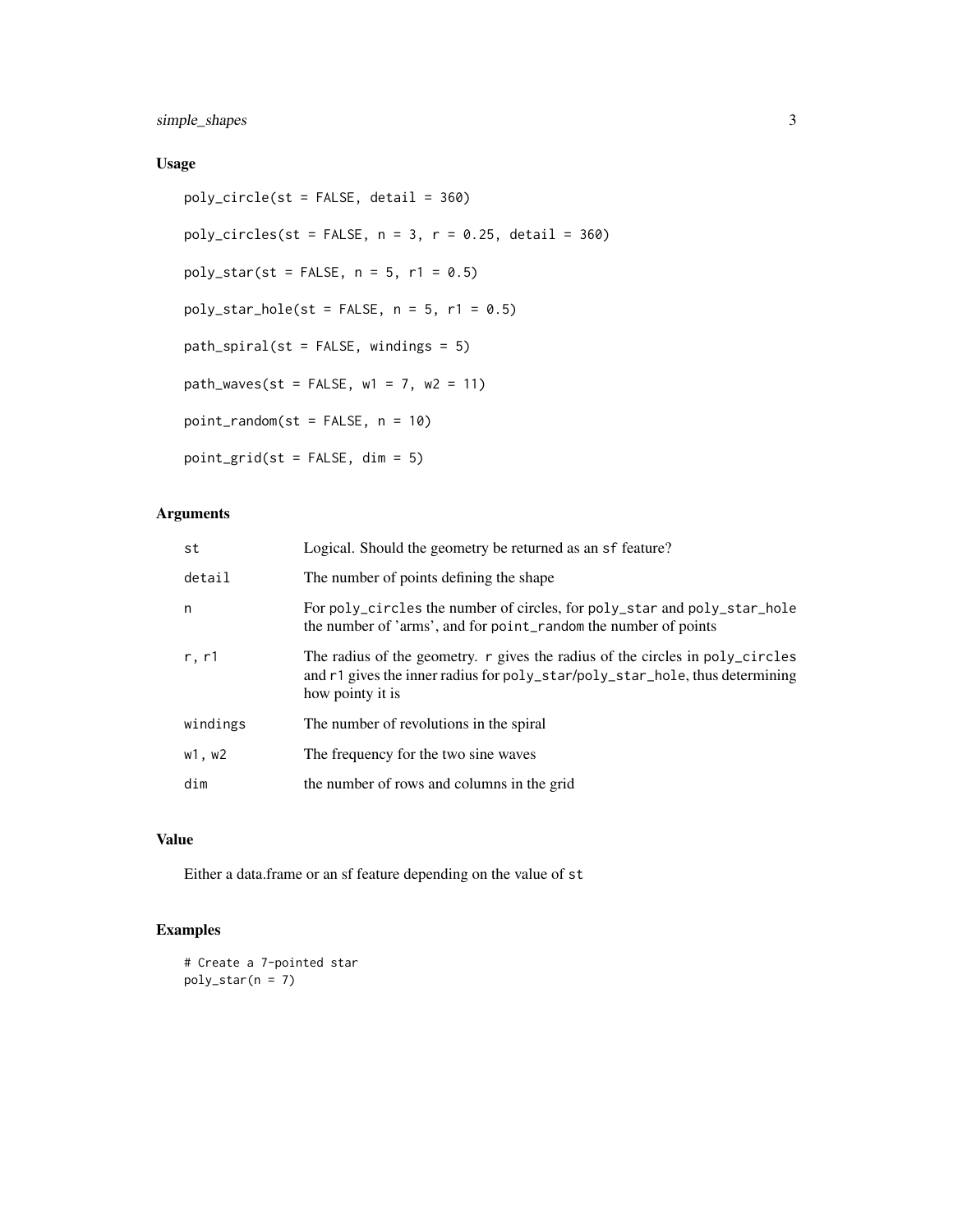<span id="page-3-0"></span>

#### Description

This is a small helper function that will take an sf geometry and fit it inside the unit square (a square centered on 0 and ranging from -1 to 1 in both dimensions). The function will retain the aspect ratio of the geometry and simply scale it down until it fits.

#### Usage

st\_normalize(st)

#### Arguments

st An sf geometry such as sf, sfc, or sfg

#### Value

An object of the same type as st

#### Examples

```
library(sf)
nc <- st_read(system.file("shape/nc.shp", package="sf"), quiet = TRUE)
st_bbox(nc)
nc_norm <- st_normalize(nc)
st_bbox(nc_norm)
```
<span id="page-3-1"></span>tween\_path *Transition between path data frames*

### Description

This function is equivalent to [tweenr::tween\\_state\(\)](#page-0-0) but expects the data to have an x and y column and encode paths.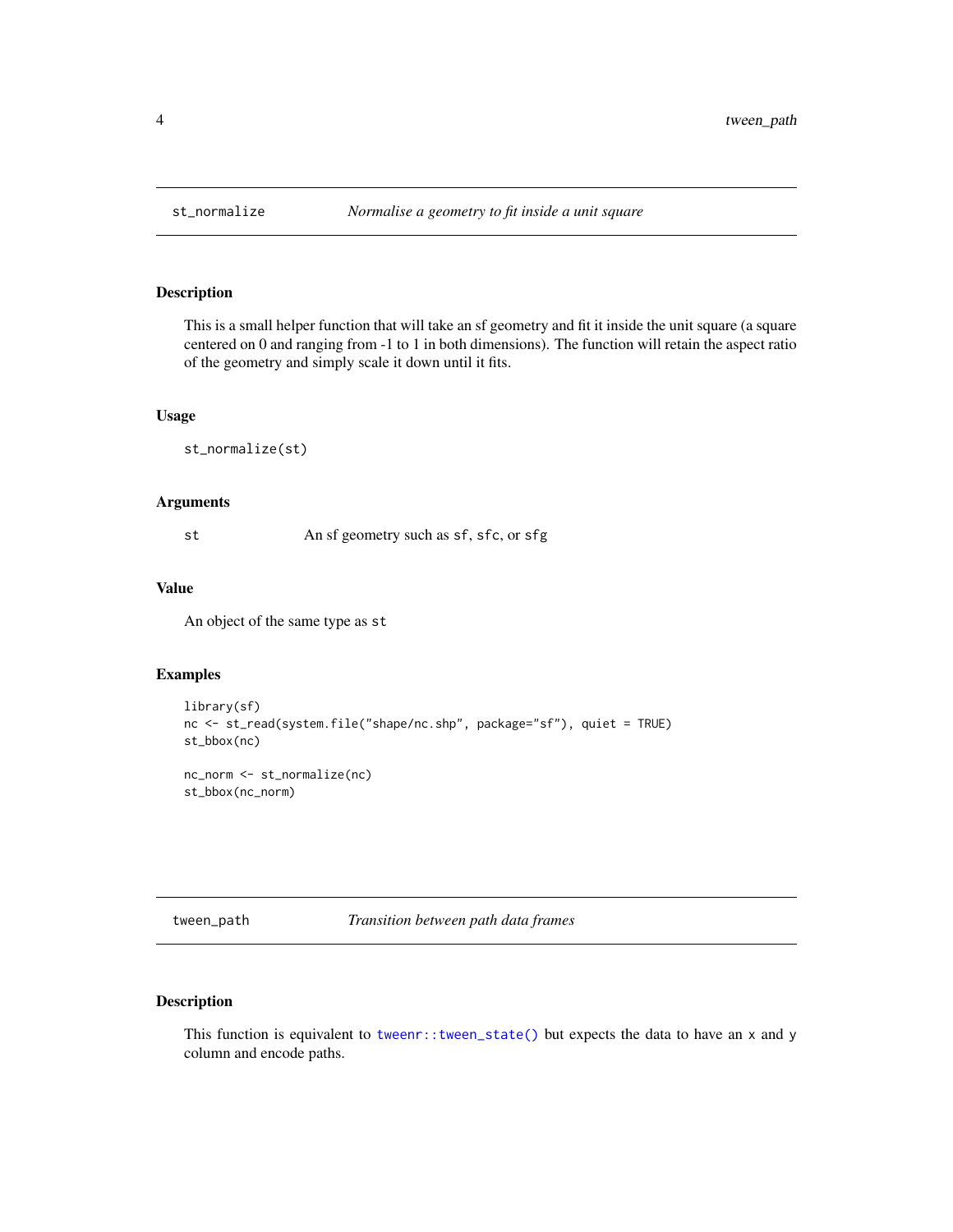# tween\_path 5

# Usage

```
tween_path(
  .data,
  to,
  ease,
  nframes,
  id = NULL,enter = NULL,
  exit = NULL,match = TRUE
)
```
# Arguments

| .data   | A data. frame to start from. If . data is the result of a prior tween, only the last<br>frame will be used for the tween. The new tween will then be added to the prior<br>tween                                                                                                                                                                                                                                                                                                           |
|---------|--------------------------------------------------------------------------------------------------------------------------------------------------------------------------------------------------------------------------------------------------------------------------------------------------------------------------------------------------------------------------------------------------------------------------------------------------------------------------------------------|
| to      | A data.frame to end at. It must contain the same columns as .data (exluding<br>.frame)                                                                                                                                                                                                                                                                                                                                                                                                     |
| ease    | The easing function to use. Either a single string or one for each column in the<br>data set.                                                                                                                                                                                                                                                                                                                                                                                              |
| nframes | The number of frames to calculate for the tween                                                                                                                                                                                                                                                                                                                                                                                                                                            |
| id      | The column to match observations on. If NULL observations will be matched by<br>position. See the <i>Match</i> , <i>Enter</i> , <i>and Exit</i> section for more information.                                                                                                                                                                                                                                                                                                              |
| enter   | functions that calculate a start state for new observations that appear in to or<br>an end state for observations that are not present in to. If NULL the new/old<br>observations will not be part of the tween. The function gets a data.frame with<br>either the start state of the exiting observations, or the end state of the entering<br>observations and must return a modified version of that data.frame. See the<br><i>Match, Enter, and Exit section for more information.</i> |
| exit    | functions that calculate a start state for new observations that appear in to or<br>an end state for observations that are not present in to. If NULL the new/old<br>observations will not be part of the tween. The function gets a data.frame with<br>either the start state of the exiting observations, or the end state of the entering<br>observations and must return a modified version of that data.frame. See the<br><i>Match, Enter, and Exit section for more information.</i> |
| match   | Should polygons be matched by id? If FALSE then polygons will be matched<br>by shortest distance and if any state has more polygons than the other, the other<br>states polygons will be chopped up so the numbers match.                                                                                                                                                                                                                                                                  |

# Value

A data.frame containing intermediary states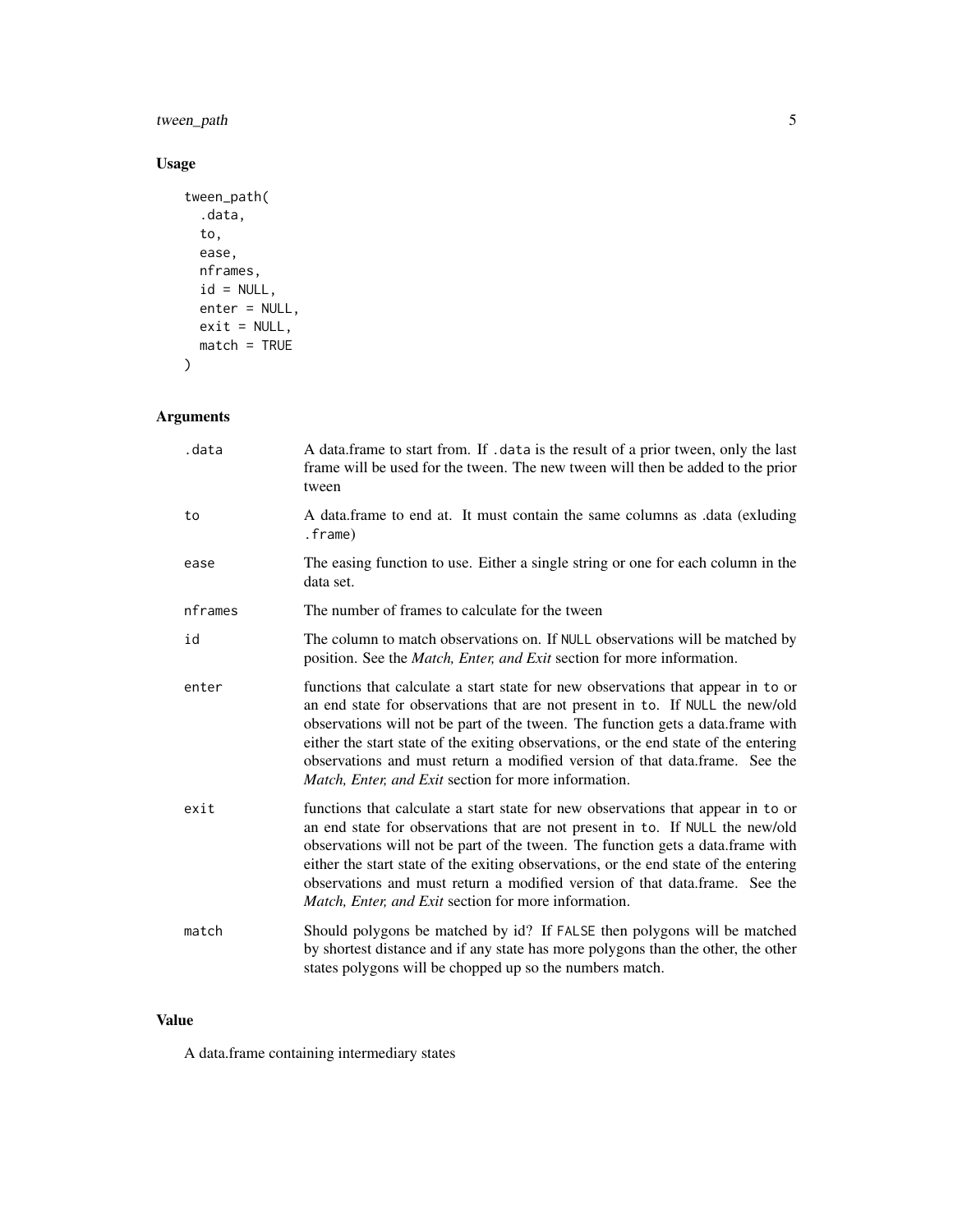#### <span id="page-5-0"></span>Aligning paths

There is less work required to align paths than there is to align polygons, simply because no rotation is possible/required, and the notion of clockwise winding order is not meaningful in the scope of paths. Still, paths need to be matched and the number of points in each pair of matched paths must be equal. Paths are matched based on relative length rather than on position and seek to minimize the change in length during transition. This is chosen from the point of view that huge elongation or contraction are much more distracting than longer travel distances.

#### Cutting paths

If the number of paths to transition between is not even, some of the paths need to be cut in order to succesfully match the paths. The cuts are distributed based on the same algorithm that distributes cuts in polygons and seek to cut the lines into as even-length pieces as possible.

#### Multipaths

It is possible to encode multiple paths with the same id be separating them with a NA row, much in the same way as holes are encoded in polygons. If paths are not matched based on id (match = FALSE) then multipaths will simply be split into separate paths. On the other hand, if paths are matched by id all paths within a multipath will transition into the (multi)path that has the same id in the other state.

<span id="page-5-1"></span>tween\_polygon *Transition between polygon data.frames*

# **Description**

This function is equivalent to [tweenr::tween\\_state\(\)](#page-0-0) except that data is interpeted as encoding polygons. Data is expected to have an x and y column encoding the location of corners in the polygon.

#### Usage

```
tween_polygon(
  .data,
  to,
  ease,
  nframes,
  id = NULL,enter = NULL,
  exit = NULL,match = TRUE
)
```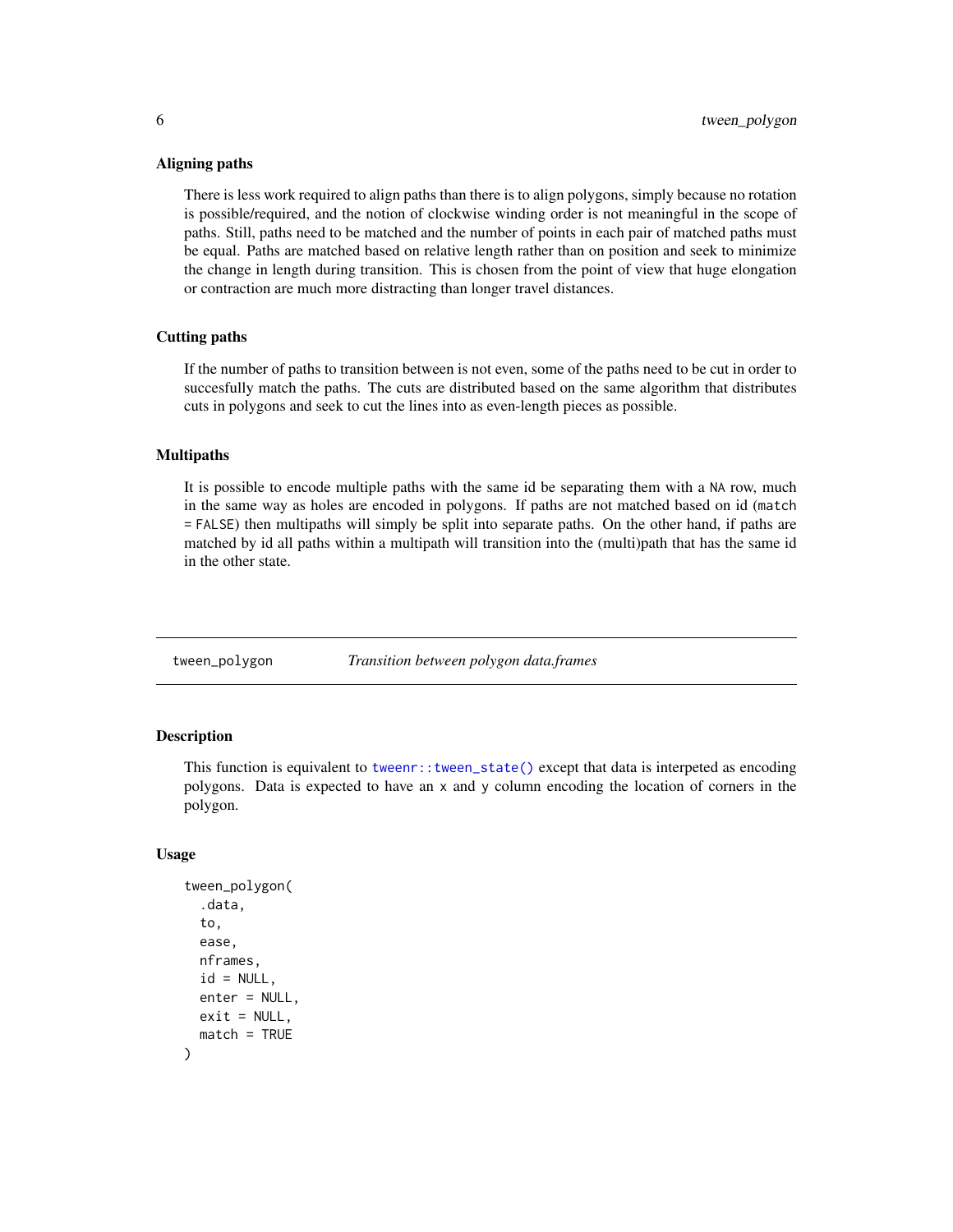## tween\_polygon 7

#### Arguments

| .data   | A data.frame to start from. If .data is the result of a prior tween, only the last<br>frame will be used for the tween. The new tween will then be added to the prior<br>tween                                                                                                                                                                                                                                                                                                             |
|---------|--------------------------------------------------------------------------------------------------------------------------------------------------------------------------------------------------------------------------------------------------------------------------------------------------------------------------------------------------------------------------------------------------------------------------------------------------------------------------------------------|
| to      | A data.frame to end at. It must contain the same columns as .data (exluding<br>.frame)                                                                                                                                                                                                                                                                                                                                                                                                     |
| ease    | The easing function to use. Either a single string or one for each column in the<br>data set.                                                                                                                                                                                                                                                                                                                                                                                              |
| nframes | The number of frames to calculate for the tween                                                                                                                                                                                                                                                                                                                                                                                                                                            |
| id      | The column to match observations on. If NULL observations will be matched by<br>position. See the <i>Match</i> , <i>Enter, and Exit</i> section for more information.                                                                                                                                                                                                                                                                                                                      |
| enter   | functions that calculate a start state for new observations that appear in to or<br>an end state for observations that are not present in to. If NULL the new/old<br>observations will not be part of the tween. The function gets a data.frame with<br>either the start state of the exiting observations, or the end state of the entering<br>observations and must return a modified version of that data.frame. See the<br><i>Match, Enter, and Exit section for more information.</i> |
| exit    | functions that calculate a start state for new observations that appear in to or<br>an end state for observations that are not present in to. If NULL the new/old<br>observations will not be part of the tween. The function gets a data.frame with<br>either the start state of the exiting observations, or the end state of the entering<br>observations and must return a modified version of that data.frame. See the<br><i>Match, Enter, and Exit section for more information.</i> |
| match   | Should polygons be matched by id? If FALSE then polygons will be matched<br>by shortest distance and if any state has more polygons than the other, the other<br>states polygons will be chopped up so the numbers match.                                                                                                                                                                                                                                                                  |

# Value

A data.frame containing intermediary states

#### Aligning polygons

transformr performs a lot of work to try to ensure the transition between different shapes are as smooth and direct as possible. The first operation is to ensure that the two end states of the polygon are both drawn clockwise, so that the transition will not contain an inversion. Second, we need to make sure that each end state is drawn with the same number of points. If not, the less detailed polygon will get points inserted at the longest edges so that the number is even between the two states. Third, we rotate the last state so as to minimize the cumulative distance between all point pairs, thus ensuring that the transition will involve a minimum of rotation.

#### Cutting polygons

If the transition involves changing the number of polygons, there are two strategies: Making polygons appear/disappear to even out the number, or cutting up the polygons in the state with the fewest in order to create the same number of polygons for the transition. In the latter case, a choice have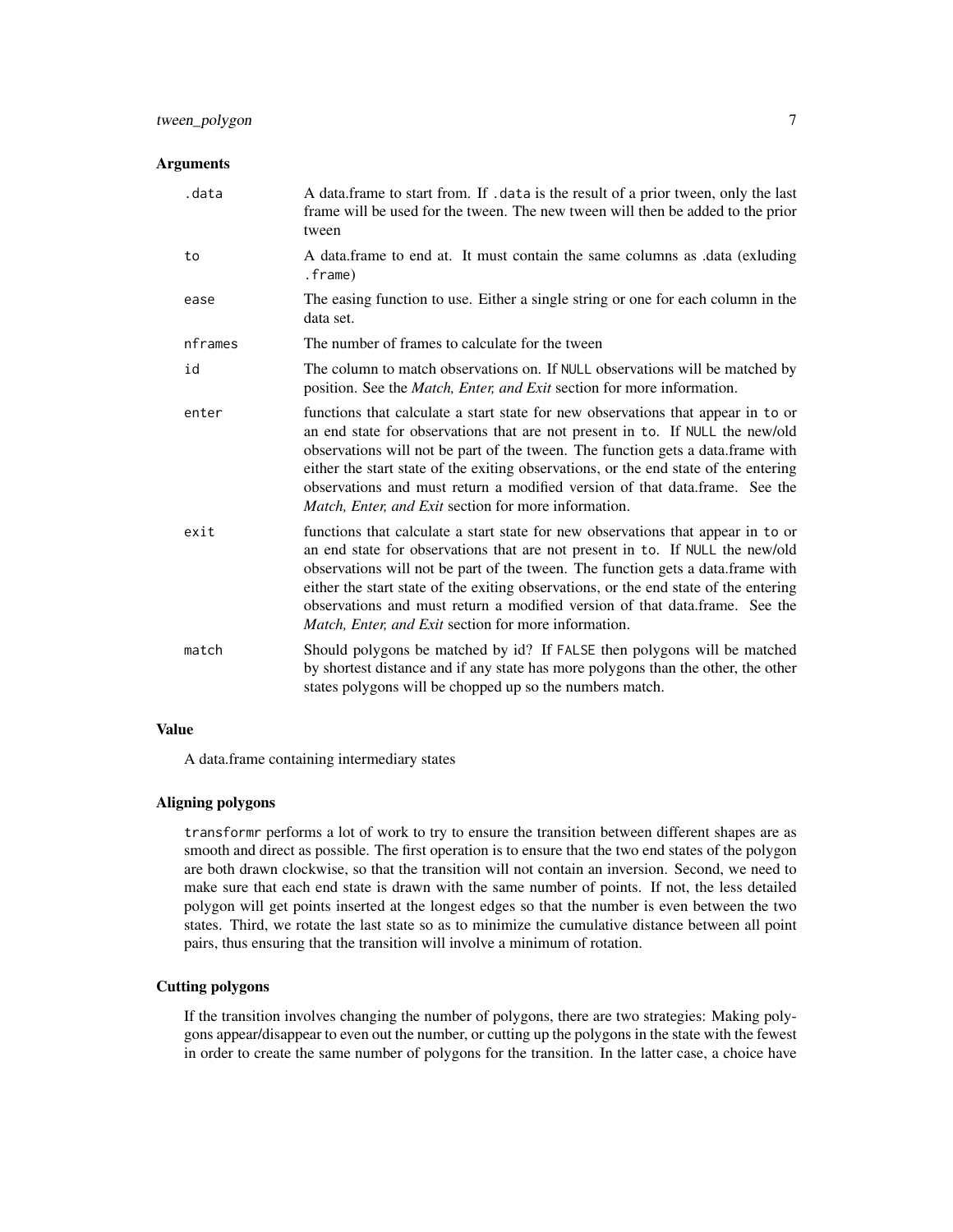<span id="page-7-0"></span>to be made with regards to which polygons to cut, into how many, and where to cut it. transformr will distribute the number of cuts among candidate polygons based on their relative area, ensuring that it is not necessarily the largest polygon that gets all the cuts, but that divisions are distributed as fairly as possible. For deciding on where to cut the polygons they are triangulated and the triangles are then reassembled into the number of pieces needed by always adding to the smallest piece.

#### Polygon with holes

transformr support polygons with any number of holes. Holes are encoded by adding an NA row to the main enclosing polygon and appending the hole after that. Multiple holes are likewise added by simply separating them with NA rows. A hole might get cut up and disappear during transition if the polygon needs to be divided. When transitioning between polygons with holes the holes are matched by position to minimize the travel distance. If there is a mismatch between the number of holes in each end state then new zero-area holes are inserted in the centroid of the polygon with the fewest to even out the number.

#### Examples

```
library(magrittr)
star <- poly_star_hole()
circle <- poly_circle()
circles <- poly_circles()
tween_polygon(circle, star, 'cubic-in-out', 20) %>%
  tween_polygon(circles, 'cubic-in-out', 20)
```
tween\_sf *Transition between data.frames containing sfc columns*

#### Description

This function is equivalent to [tweenr::tween\\_state\(\)](#page-0-0) except that it understands [sf::sfc](#page-0-0) columns, as defined by the sf package. An sfc column is a column containing simple features and can this hold both points, lines polygons and more. tween\_sf currently has support for (multi)point, (multi)linestring, and (multi)polygon types and requires that the transition is between compatible types (points-to-points, linestring-to-linestring, polygon-to-polygon). For (multi)linestring and (multi)polygon, the behavior is similar to [tween\\_path\(\)](#page-3-1) and [tween\\_polygon\(\)](#page-5-1) respectively, with each feature beeing run through the respective function with match = FALSE. For (multi)points it behaves more or less like [tweenr::tween\\_state\(\)](#page-0-0) except additional points are added as needed to make the to stages contain the same number of points. Points are added on top of existing points so it appears as if the points are divided into more.

#### Usage

tween\_sf(.data, to, ease, nframes, id = NULL, enter = NULL, exit = NULL)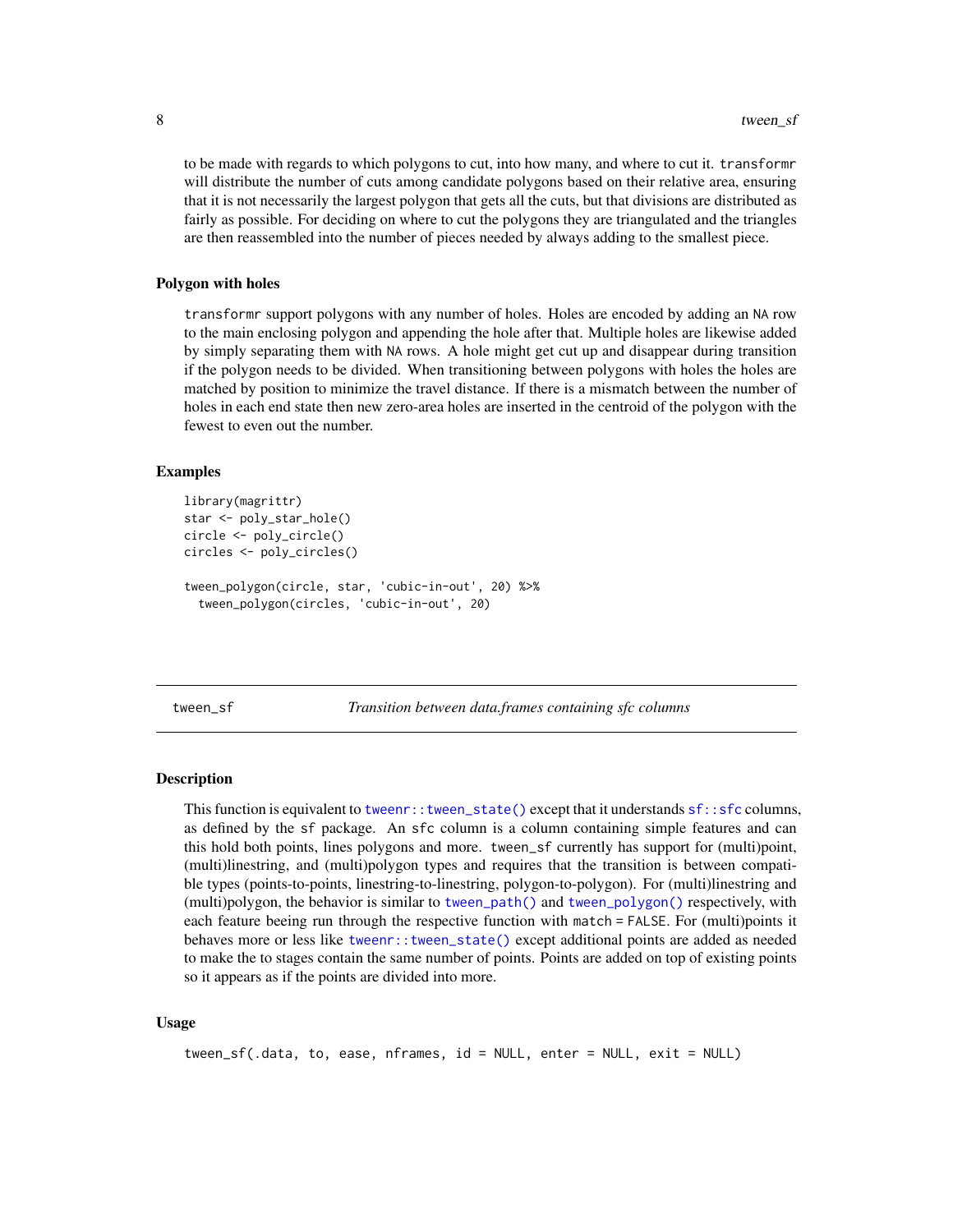#### tween\_sf 9

### Arguments

| .data   | A data.frame to start from. If .data is the result of a prior tween, only the last<br>frame will be used for the tween. The new tween will then be added to the prior<br>tween                                                                                                                                                                                                                                                                                                             |
|---------|--------------------------------------------------------------------------------------------------------------------------------------------------------------------------------------------------------------------------------------------------------------------------------------------------------------------------------------------------------------------------------------------------------------------------------------------------------------------------------------------|
| to      | A data frame to end at. It must contain the same columns as data (exluding<br>.frame)                                                                                                                                                                                                                                                                                                                                                                                                      |
| ease    | The easing function to use. Either a single string or one for each column in the<br>data set.                                                                                                                                                                                                                                                                                                                                                                                              |
| nframes | The number of frames to calculate for the tween                                                                                                                                                                                                                                                                                                                                                                                                                                            |
| id      | The column to match observations on. If NULL observations will be matched by<br>position. See the <i>Match</i> , <i>Enter, and Exit</i> section for more information.                                                                                                                                                                                                                                                                                                                      |
| enter   | functions that calculate a start state for new observations that appear in to or<br>an end state for observations that are not present in to. If NULL the new/old<br>observations will not be part of the tween. The function gets a data.frame with<br>either the start state of the exiting observations, or the end state of the entering<br>observations and must return a modified version of that data.frame. See the<br><i>Match, Enter, and Exit section for more information.</i> |
| exit    | functions that calculate a start state for new observations that appear in to or<br>an end state for observations that are not present in to. If NULL the new/old<br>observations will not be part of the tween. The function gets a data.frame with<br>either the start state of the exiting observations, or the end state of the entering<br>observations and must return a modified version of that data.frame. See the<br>Match, Enter, and Exit section for more information.        |

#### Value

A data.frame containing intermediary states

## Examples

```
library(magrittr)
star_hole <- poly_star_hole(st = TRUE)
circles <- poly_circles(st = TRUE)
spiral <- path_spiral(st = TRUE)
waves <- path_waves(st = TRUE)
random <- point_random(st = TRUE)
grid <- point_grid(st = TRUE)
df1 <- data.frame(geo = sf::st_sfc(star_hole, spiral, random))
df2 <- data.frame(geo = sf::st_sfc(circles, waves, grid))
```

```
tween_sf(df1, df2, 'linear', 30)
```